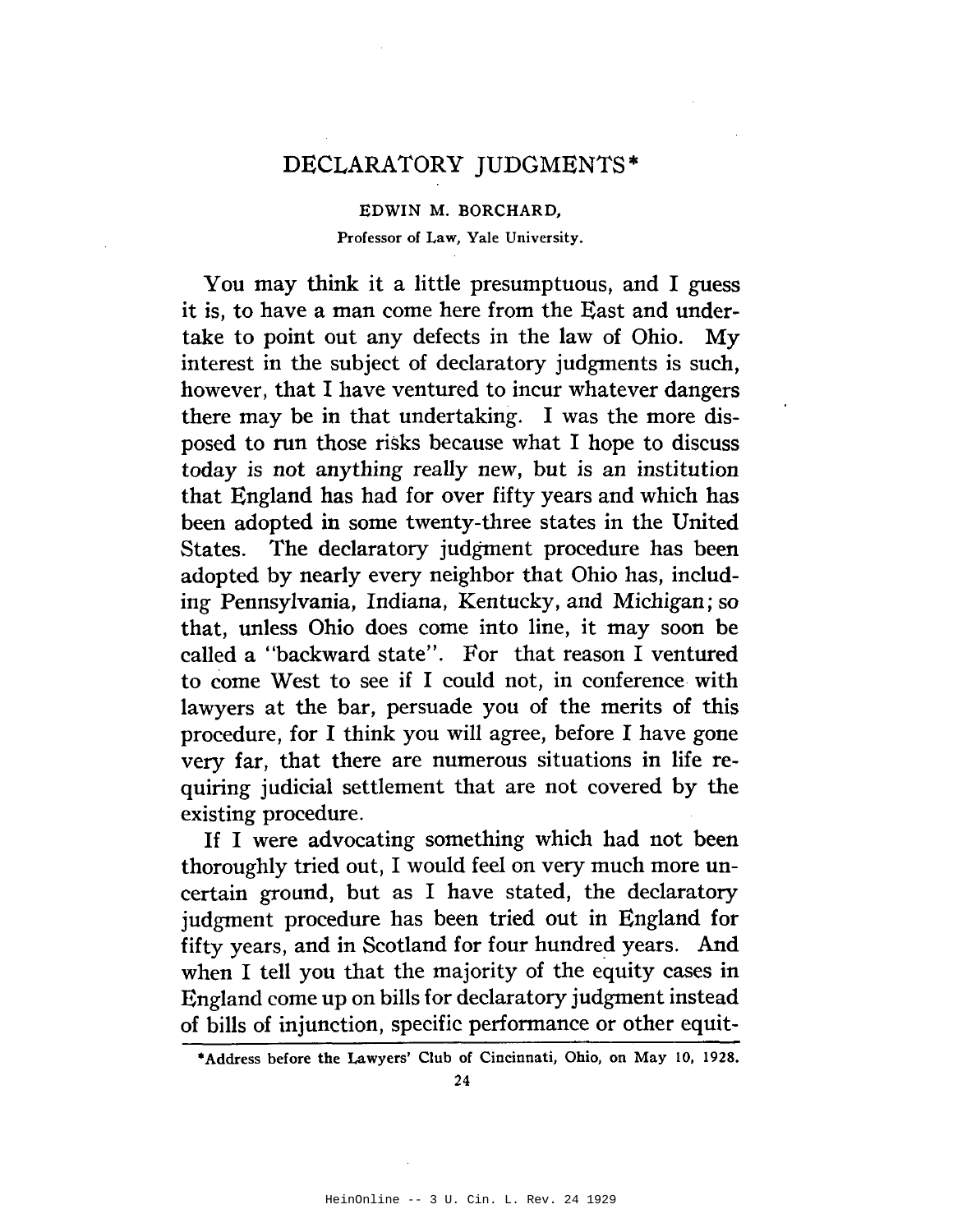able relief, and that twenty-three states of the United States have adopted this procedure, I think it has passed the experimental stage. But the very words "declaratory judgment" have thrown such a doubt over certain members of the bar that they have had to be doubly convinced of its merit before adopting it.

Perhaps I ought first to say something about what the declaratory judgment is before I discuss its history; and the best way to do that is, I think, to discuss some practical cases.

Our law proceeds mainly on the assumption that the court can act only after a wrong has been done; after you have violated a law you can have a court tell you what it means; after you have broken a contract you can get a judicial detennination of what your rights were, hoping that when you acted upon the advice of your counsel you were right. Sometimes you are justified in that hope and sometimes you are not. Now, it ought not to be necessary to break a contract in order to find out your rights under it-always on the assumption that you have a genuine controversy with the other party to the contract.

A broken contract means a cessation of friendly relations and an economic waste often of incalculable amount, because a broken contract rarely is patched up again. Nowadays when people enter into important and complicated contracts for public works (as in New York) it has become extremely valuable to have available in case of serious dispute a suit for the declaration of the rights of the plaintiff and defendant under that contract *before* they break it; and when judicially determined usually on summary proceedings—to be able to go ahead with the contract despite the controversy.

Let me mention certain cases. And first, the case of *The Shredded Wheat Company* v. *City of Elgin,!* which

<sup>1284</sup> Ill. 249, 120 N. E. 248 (1920).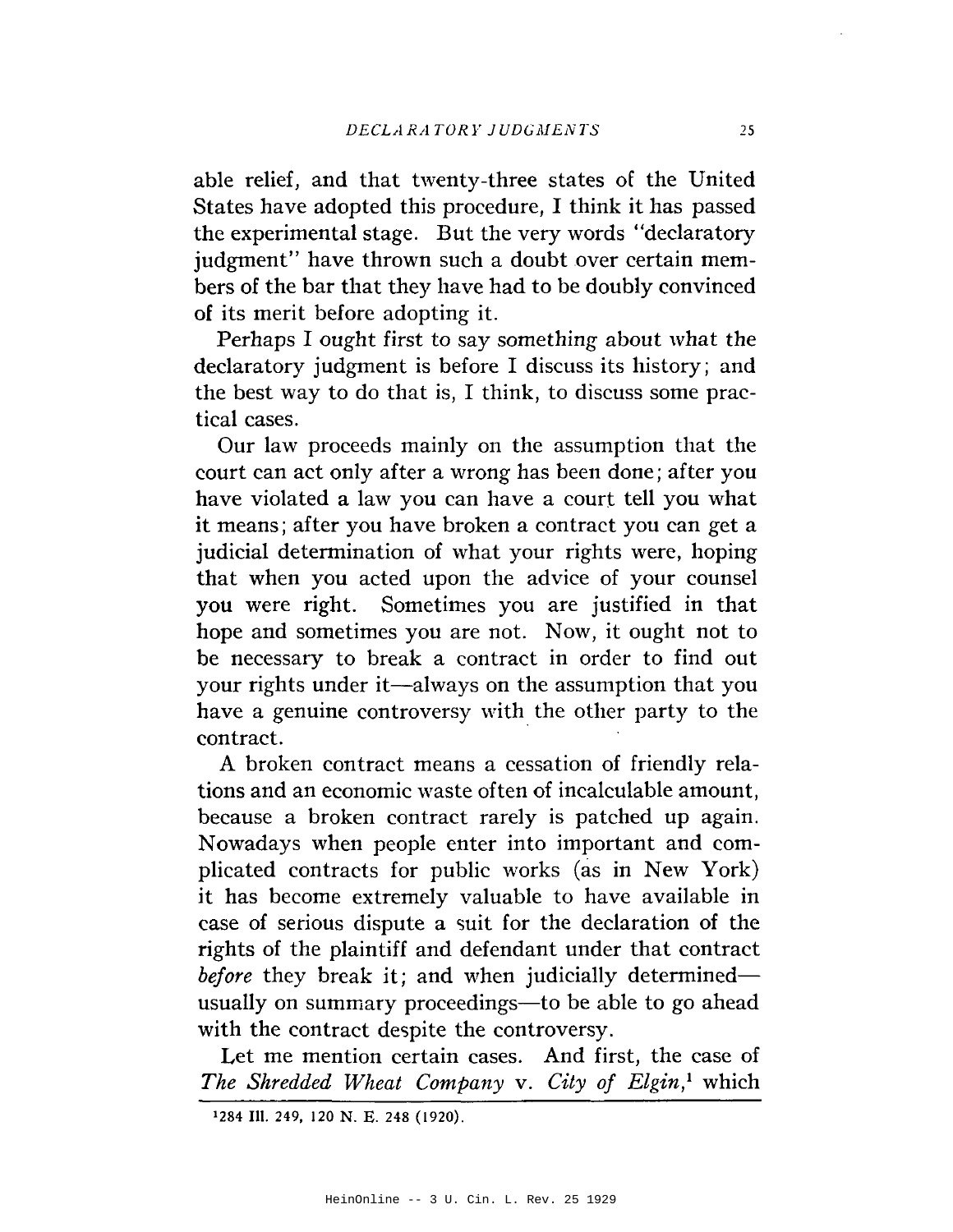came up in 1920. In that case The Shredded Wheat Company proposed to sell shredded wheat to the inhabitants of the city of Elgin. The city of Elgin has a municipal ordinance which required anybody who sold at retail in that city to take out a twenty-five dollar license, under penalty of ten dollars per day for every day he sold without a license. The Shredded Wheat Company said: "We are engaged in interstate commerce and therefore we cannot be taxed by you for the privilege of selling our product in your city." So they sought an injunction against the city of Elgin to restrain the enforcement of the ordinance against them. The lower court, affirmed by the supreme court, in effect said: "We are sorry, but we cannot issue an injunction against the enforcement of this ordinance, because it is criminal in nature.  $Go$ ahead and sell your product; if you are engaged in interstate commerce, then you are not subject to the tax, and will go free when they prosecute you; but if you are not engaged in interstate commerce, then you should pay the tax and the penalty." Thus, they had to violate the ordinance first or purport to violate it before the validity of the ordinance could be determined. Now. that ought not to be necessary under a civilized system and it is not necessary in those states that have declaratory judgments.

A similar case under the declaratory judgment procedure recently came up in Tennessee-Erwin Billiard Parlor Co. v. Buckner.<sup>2</sup> A statute prohibited, under penalty, the operation of billiard parlors in counties having a population not less than  $10,115$ , nor more than  $10,125$ . The owner of a billiard parlor in Unicoi County, directly affected by this statute and threatened by the sheriff with enforcement, contended that the act was unconstitutional because it was special legislation affecting owners

<sup>2300</sup> S. W. 565 (Tenn. 1927).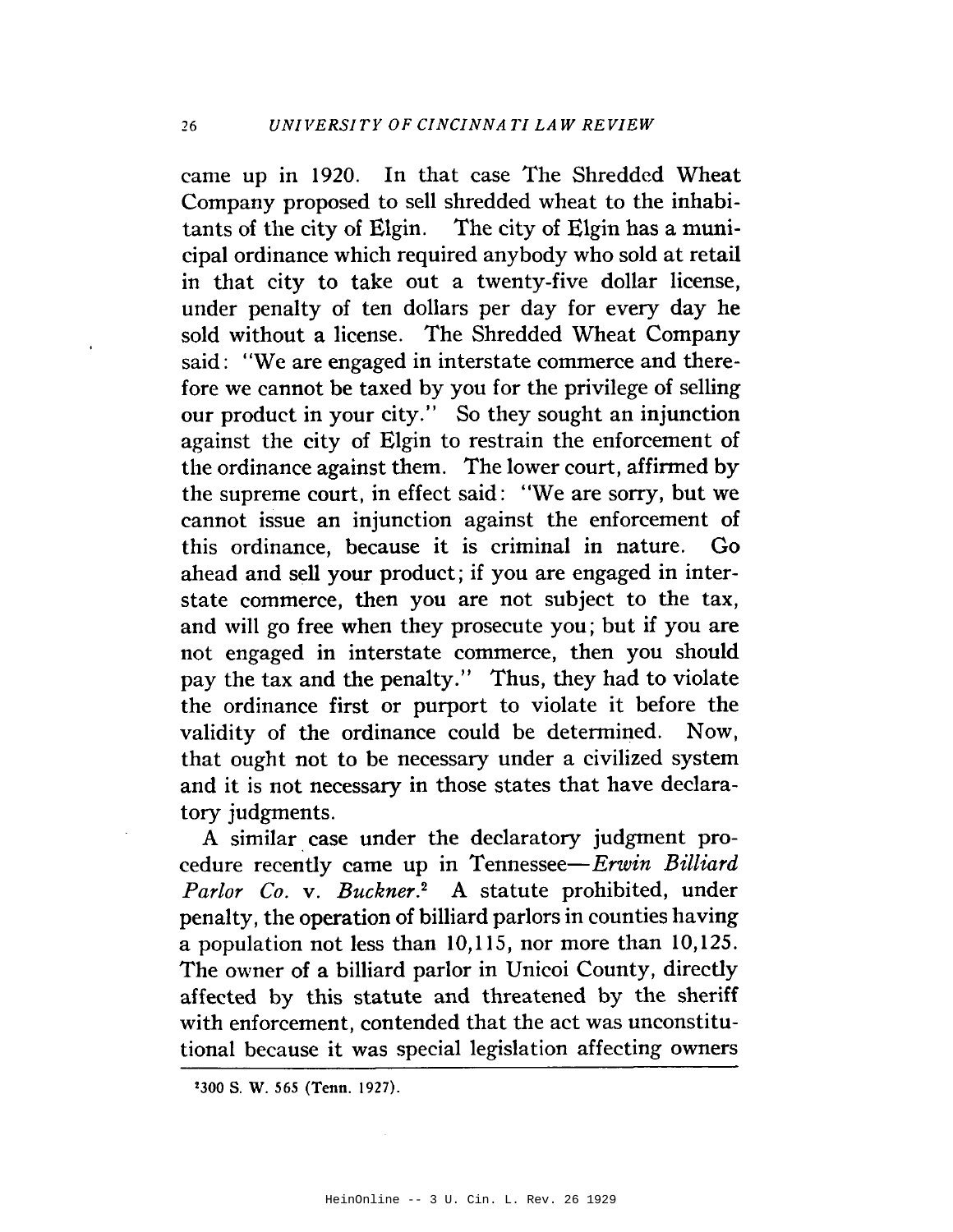of billiard parlors in certain counties only. He sued, therefore, for a declaratory judgment that the law was unconstitutional and for an injunction to restrain its enforcement. I shall presently mention the great advantage of being able to combine the prayer for a declaratory judgment and for an injunction in one action. The court said: "This is a criminal statute. We do declare that it is unconstitutional, but we cannot issue an injunction against its enforcement." That served every practical purpose. No officer would think of enforcing a statute declared unconstitutional. All the plaintiff or petitioner wanted to have adjudged was that the act was unconstitutional, so he got his full relief.

Recently a case came up before the Supreme Court of Pennsylvania. This court, like those of New York and other states, has been appreciative of the value of the declaratory judgment procedure as a method of settling controversies. In that case, Girard Trust Company v. Tremblay Motor Company,<sup>3</sup> the plaintiff, the landlord, sues the tenant, the Motor Company, on the following state of facts. The lease, made in 1922, covered a threestory non-fireproof building used as a garage and service station. In 1923 a Pennsylvania statute provided that thereafter no garages or service stations could be located in non-fireproof buildings higher than two stories. There was a clause in the lease to the effect that if the building should burn down, the landlord was to furnish the tenant (in order to reinstate the obligation to pay rent) with a building equally as good as the one on the premises before the fire. In 1927, the building burned down. The landlord offered to put up a three-story building similar to the old one. The tenant refused that, saying the statute would prevent his occupying it. The landlord then offered to build a fireproof two-story building, which the tenant

<sup>\*291</sup> Pa. 507, 140 Atl. 506 (1928).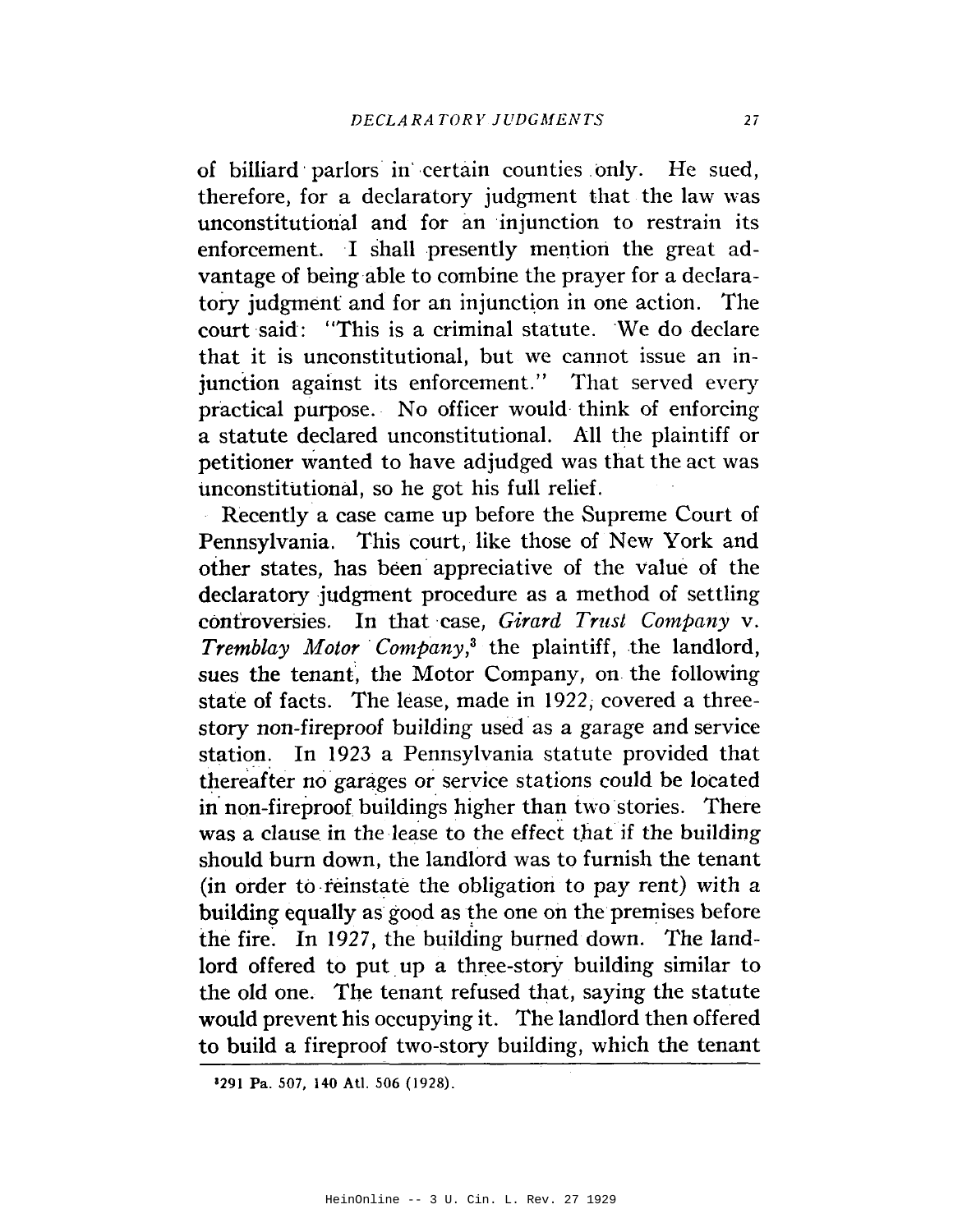could have for the rent stated in the lease. The tenant answered that he would only take that if his rent were reduced. What is the landlord to do? Under the existing forms of procedure, he can put up a building and then tender it to the tenant and hope that the courts will tell him that he has put up the right kind of building under the lease and the statute, so as to obtain the rent. Under the declaratory judgment procedure, the landlord, without putting up a building, brought this kind of a declaratory suit. He prayed the court to declare that the defendant is under a duty  $(a)$  to accept the three-story non-fireproof building which he had offered him, as a compliance with the landlord's obligations under the lease;  $(b)$  to accept a two-story fireproof building, paying the same rental as for the old premises; and  $(c)$  he demanded a declaration that the defendant, by not accepting either of these two alternatives had broken the lease and that the landlord was privileged to declare the lease terminated and reenter. All plaintiff had to furnish was the plans for the two alternate buildings. **The** Pennsylvania Supreme Court issued the declaration requested and made the following remarks:

"In a case like the present, by proceeding according to the Declaratory Judgments Act (Pa. St. Supp. 1924, secs. 12805al to 12805al16), the parties avoid the necessity of first actually erecting a building in order to be in a position to obtain a judicial construction of their respective rights and liabilities. The lessor, having averred a willingness to erect the kind of a building which it conceives to be sufficient to entitle it to receive rent from the lessee, and the tender of such a building to defendants—these facts and the good faith of the tender not being denied-can have it judicially declared whether, under the governing rules of law, the structure tendered meets the requirements of the situation, and, if erected, would oblige the lessee or the subtenant to recommence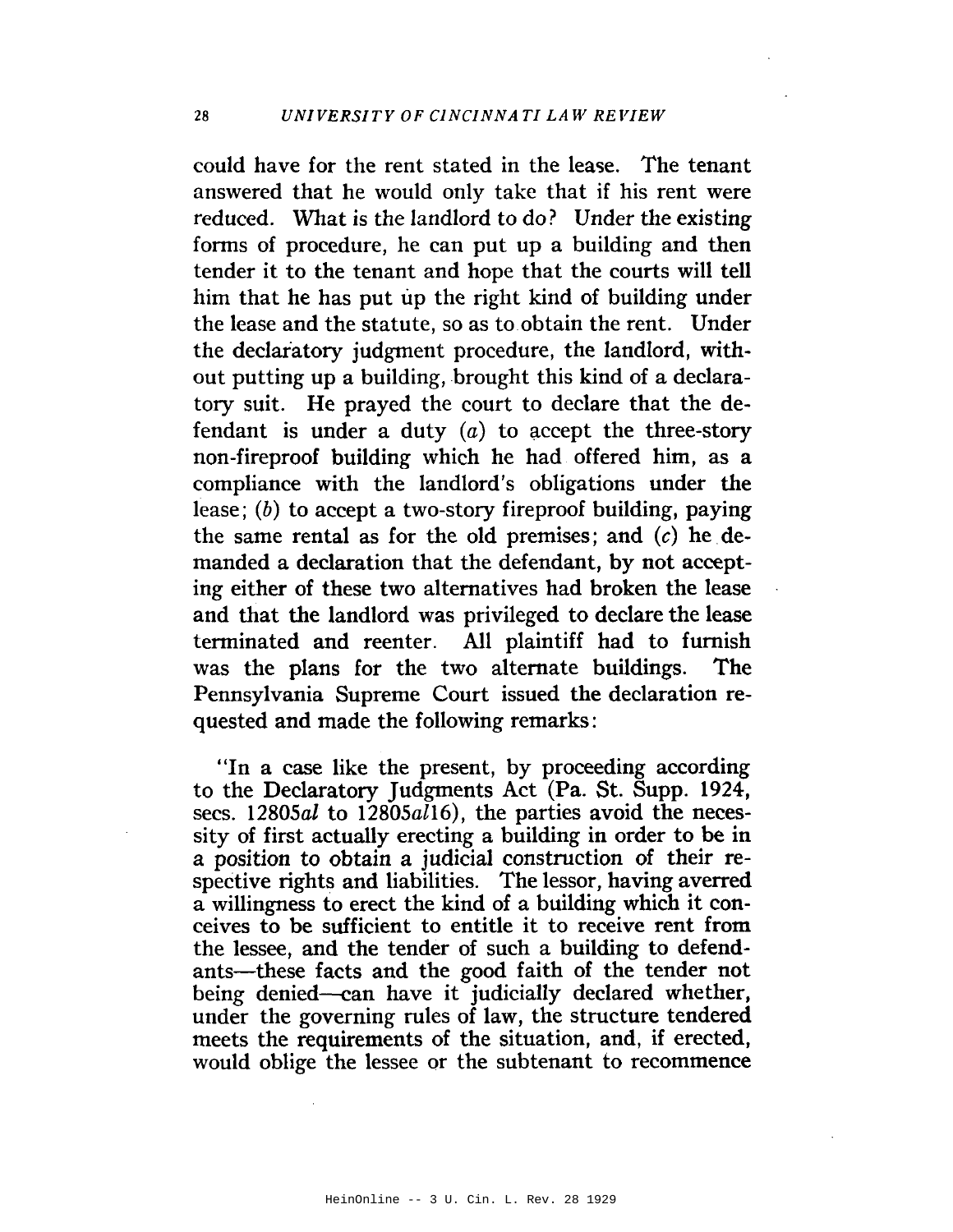payment of the rent named in the contract of lease. Lessor can also have a further declaration as to its rights consequent upon a refusal by defendants to accept the kind of a building tendered; and this latter declaration must be, as found by the court below, that the lease is at an end and plaintiff can repossess itself of the demised premises.

"A prime purpose of the Declaratory Judgments Act is to render 'practical help' in ending controversies such as the one now before us. Kariher's petition, No. 1, 284 Pa. 455, 471, 131 A. 265. Had defendants, instead of refusing the offers of plaintiff, simply taken the position that, according to their understanding of the law applicable to the admitted facts, the building tendered would not give them what they were entitled to under the lease. and, on that state of affairs, asked for a declaratory judgment or joined with plaintiff in asking for such a judgment, their respective rights might have been judicially declared. Then, after such a determination of the governing principles of law as we have here made, plaintiff could either have erected the proposed three-story building and insisted on payment of rent for the balance of the term named in the contract of lease, or, in place of actually building, plaintiff could have given defendants notice that its offer to build was still open; if, under these circumstances, defendants had persisted in their refusal, plaintiff could have accepted such refusal as an abandonment of the lease. In other words, had the parties seen fit, they could have had the help of a judicial declaration of their respective rights and liabilities before taking a definite stand amounting to an ultimatum on each side and asking for a declaratory judgment on that state of fact. As the case comes before us, however, we have the lease, the destruction of the building by fire, plaintiff's offer to erect a new one, and defendants' refusal submitted to the court below for judgment thereon, that tribunal's declaration of law that the lease was at an end, plaintiff's acquiescence in this conclusion, by not appealing, and defendants' appeal; this is the case as the parties made it, and we must adjudge it accordingly.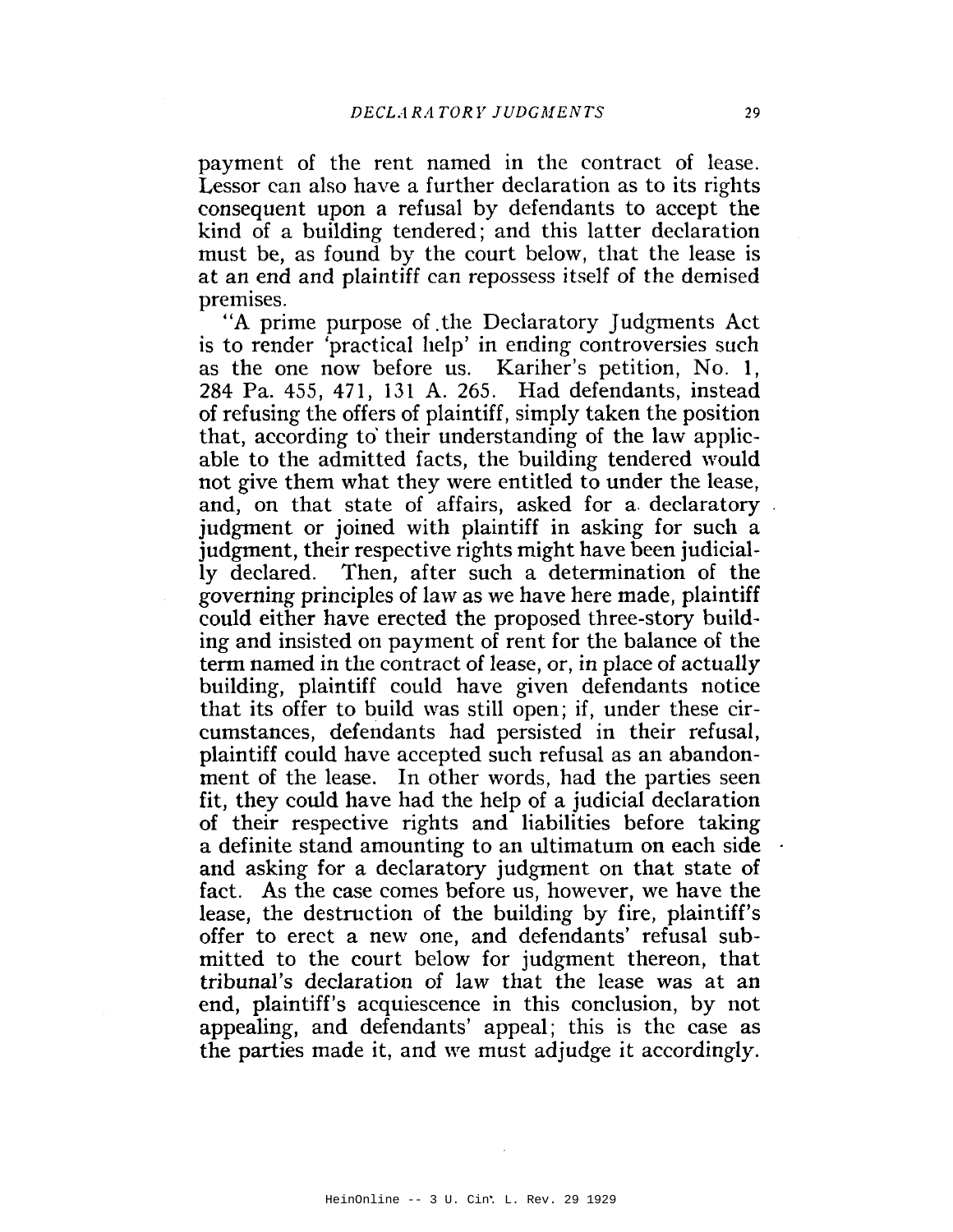While not agreeing with the court below that, upon the destruction of the old building, the act of 1923 had the effect of immediately 'rescinding' the lease 'by operation of law', we concur in its ultimate conclusion that the lease is extinguished; and since that is the dominating declaration in the case, the judgment appealed from will not be disturbed."

Common cases that have come up have been landlord and tenant cases, where there is in the lease a condition to the effect that the tenant may not sub-let without the consent of the landlord, which may not be "unreasonably" withheld. The tenant wants to sub-let and the landlord will not give permission to sub-let-unless he is paid for it, or for some other reason. The tenant thinks the landlord was bound to accept a sub-lease, and that the withholding of consent was "unreasonable". The tenant can, under existing forms of procedure, do one or two things. He can sub-let and he and his sub-lessee can take chances on the court ultimately saying, when the lawsuit comes up for ejectment or for breach of the lease, that the consent was unreasonably withheld; or he can forego the prospective benefits of his proposed sub-lease. Nobody likes to buy a law-suit. With the declaratory judgment procedure available the tenant does not need to risk breaching the lease or foregoing his privileges. but may sue the landlord for a declaration that he is bound to give his consent to the sub-letting before the sub-tenant has gone in, or that the landlord's consent is unreasonably withheld. All the court asks is to be convinced that the subject matter involves a genuine controversy which needs to be determined,—and this before damages have been incurred, and before the tenant or sub-tenant by action on his lawyer's interpretation of his rights in the matter, which may or may not be in line with what the court ultimately would decide, incurs

30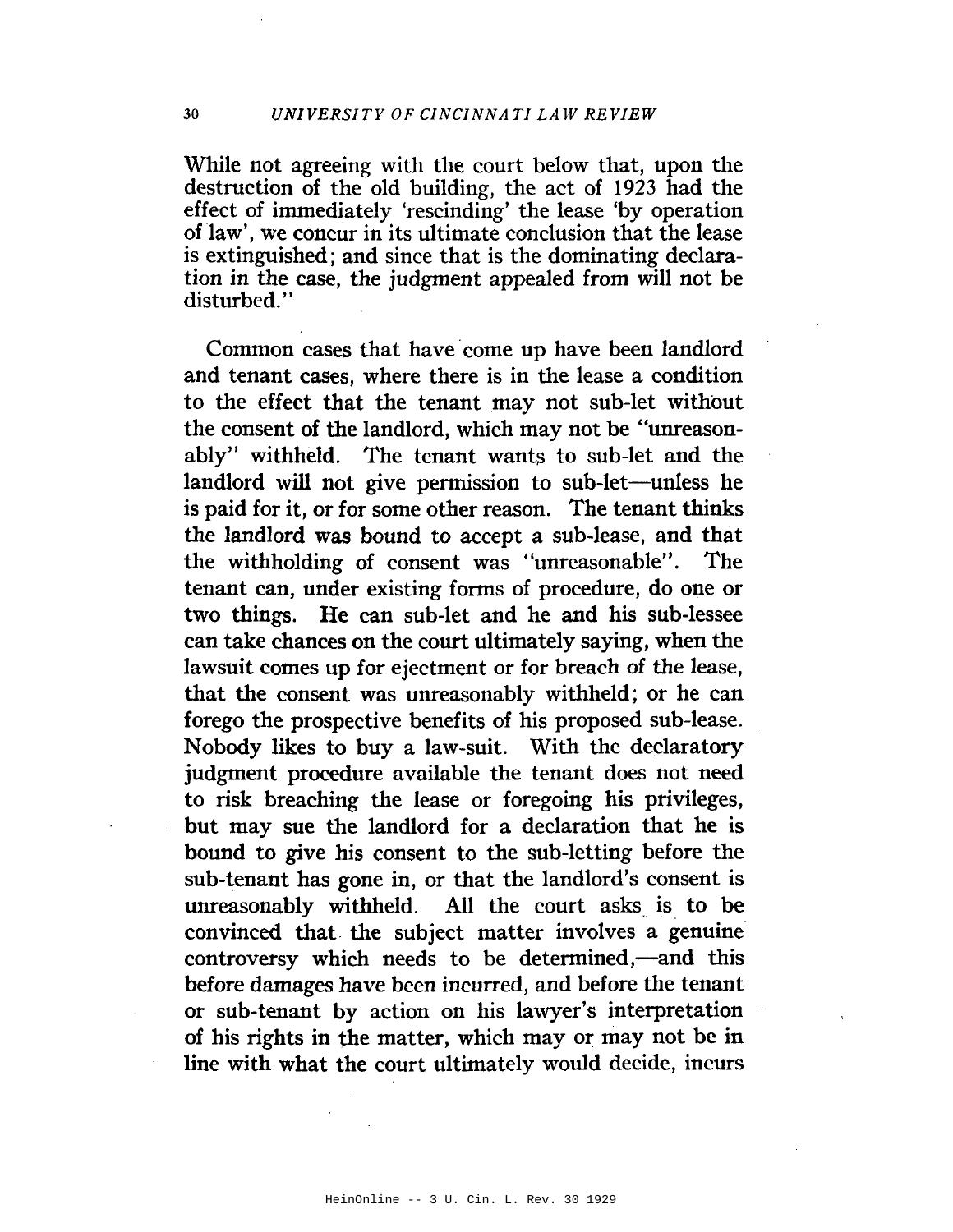unnecessary risks, expenses and damages.<sup>4</sup> This means that before the damage is done or risks incurred, you are enabled, by the use of the declaratory judgment procedure, to obtain from the court an authoritative binding judgment as to the rights of the conflicting parties not possible by any other method. Disputed facts may be submitted to a jury on demand.

In New York we have had fifty-two reported cases since 1922 and the Chief Judge of that state, Judge Cardozo, whose name will undoubtedly be familiar to all of you, has been most laudatory as to the value of this form of procedure, particularly for those who would otherwise act at their peril. There are a great many such cases. Officials are often in that position. For example, they are bound by a statute to do something. They believe the statute to be unconstitutional. They may undertake to do the act and in some particular states if they do it and the statute is proved unconstitutional, they are liable for damages as individuals;<sup>5</sup> and if they decline they subject themselves to suit for damages for not doing what the statute says they should do.<sup>6</sup> It ought not to be necessary to place an official in that predicament. Not all courts permit the issue of constitutionality to be raised on mandamus proceedings.<sup>7</sup> The declaratory judgment procedure enables the official to sue for a declaration against the individual urging him to act or that he is under no duty to act because the statute is unconstitutional or that he is privileged to act under a given statute.<sup>8</sup> In New York and numerous other states,

<sup>8</sup>Cf. State v. Grove, 109 Kan. 619, 201 Pac. 82 (1921).

<sup>&#</sup>x27;Young v. Ashley Gardens, 2 Ch. 112 (1903); Sarner v. Kantor, 123 Misc. 469, 205 N.Y. Supp. 760 (1925).

<sup>&</sup>lt;sup>5</sup>Barker v. Stetson, 7 Gray (Mass.) 53 (1857); Ely v. Thompson, 3 Marsh  $(Ky.) 70 (1820).$ 

<sup>&</sup>lt;sup>6</sup>Clark v. Miller, 54 N. Y. 528<sup>2</sup> (1854).

<sup>&</sup>lt;sup>7</sup>Cf. State v. Dandaland, 36 Utah 406, 104 Pac. 285 (1909).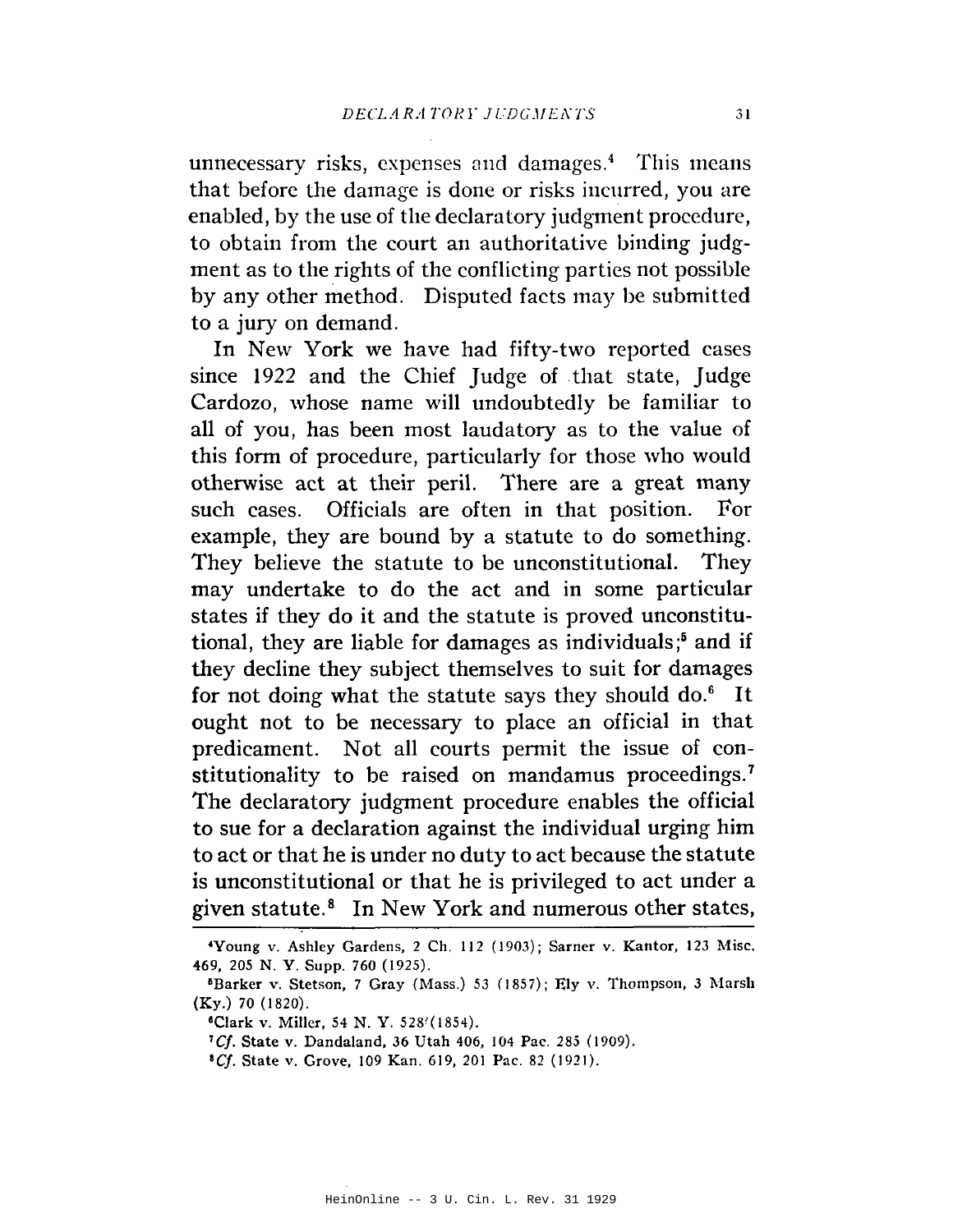the narrowing of the issue and the speed with which matters of this type are determined (often in as summary a manner as motions) has proved that the declaratory judgment procedure is essential to the effective administration of justice.

There has been an interesting case recently in New York in connection with the declaration of status in marriage and divorce.<sup>9</sup> A woman in New York was married to a man who went off to Mexico and got a divorce there, then went to Connecticut, undertook to marry another lady and continued to live with her back in New York. The wife, whose interests were seriously affected, brought an action for a declaratory judgment that the Mexican divorce was invalid. That was all she To bring an action for the annulment of the needed. second purported marriage would only have complicated the case and would also have depended upon showing that the Mexican divorce was invalid. There was a good deal of doubt among the bar in New York whether you could substitute an action for the annulment of the second marriage by a suit for a declaration that the divorce was void. The court on the merits decreed that the divorce obtained in Mexico was invalid, the New York Appellate Division having on the procedural issue said: "There was no reason why this important question should not be settled by declaratory judgment. On the merits, the prayer for a declaration was combined with a prayer for an injunction against the husband and the second woman holding themselves out as husband and wife."

The advantage of being able to combine a petition for a declaration with one for an injunction will readily be An injunction cannot always be obtained, apparent. though, as I shall show, courts have occasionally permitted

<sup>&</sup>lt;sup>9</sup>Bauman v. Bauman, 222 App. Div. 460, 226 N. Y. Supp. 576 (1928).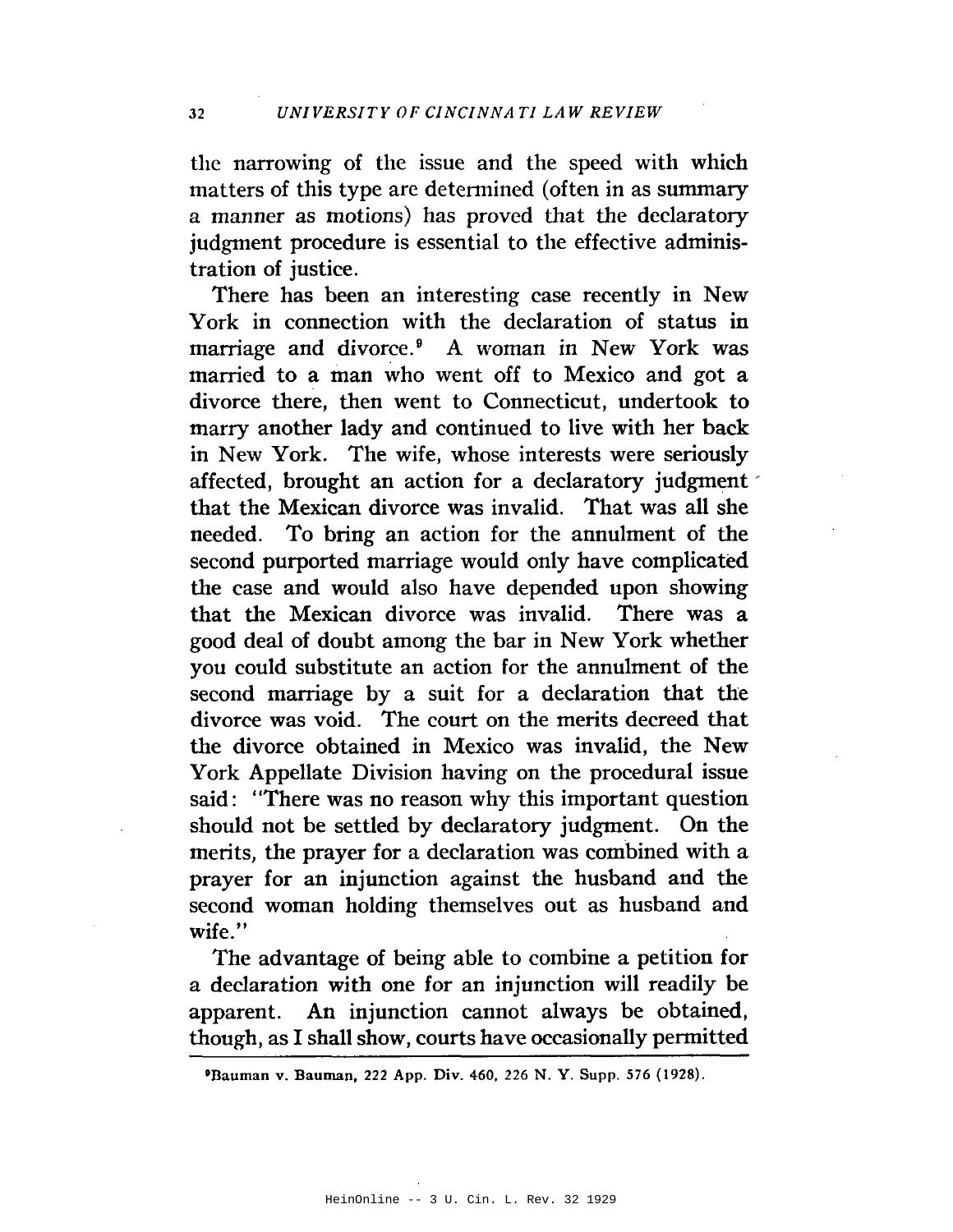the injunction to be abused for the purpose of issuing what is in effect a declaratory judgment. But most courts still insist that as a condition of an injunction, you must show irreparable imminent injury and inadequacy or the relief at law. If you fail in your demand for the injunction, you are out of court, and do not know your rights. You have to start all over again. The combined demand for a declaration of rights and a demand for injunction avoids that predicament. The request for injunction may fail, but you will nevertheless get your declaratory judgment and that is all you need in order to know where you stand. That has been proved in innumerable cases in England and in this country.<sup>10</sup>

To show that the injunction is, as I believe, occasionally abused for the laudable purpose of issuing what in effect is a declaratory judgment, I will mention one notable case. Out in Oregon the Catholic schools were threatened with extinction by a state law which provided that all children would have to go to public schools, although the statute was not to go into effect for three years in order to give these schools ample time to dissolve. Suit was brought to enjoin the enforcement of this statute, which was not going to come into effect for three years and which nobody was threatening to enforce. It was not, I think, proper to use an injunction for that purpose. There being no declaratory judgment procedure in Oregon at the time and it being very necessary to have the constitutionality of the statute determined in order that the economic interests involved might be relieved of their precarious uncertainty, the court issued on that framed-up injunction procedure, what in every essential was a declaratory judgment, simply because they felt it necessary to get the case before them and decide it.<sup>11</sup> Author-

<sup>&</sup>lt;sup>10</sup>Cf. Islington Vestry v. Hornsey U. D. C., 1 Ch. 695 (1900); n. 2, supra. See cases cited in 28 YALE L. J. 105 et seq.

<sup>&</sup>lt;sup>11</sup>Pierce v. Society of Sisters, 268 U. S. 510, 525 (1925).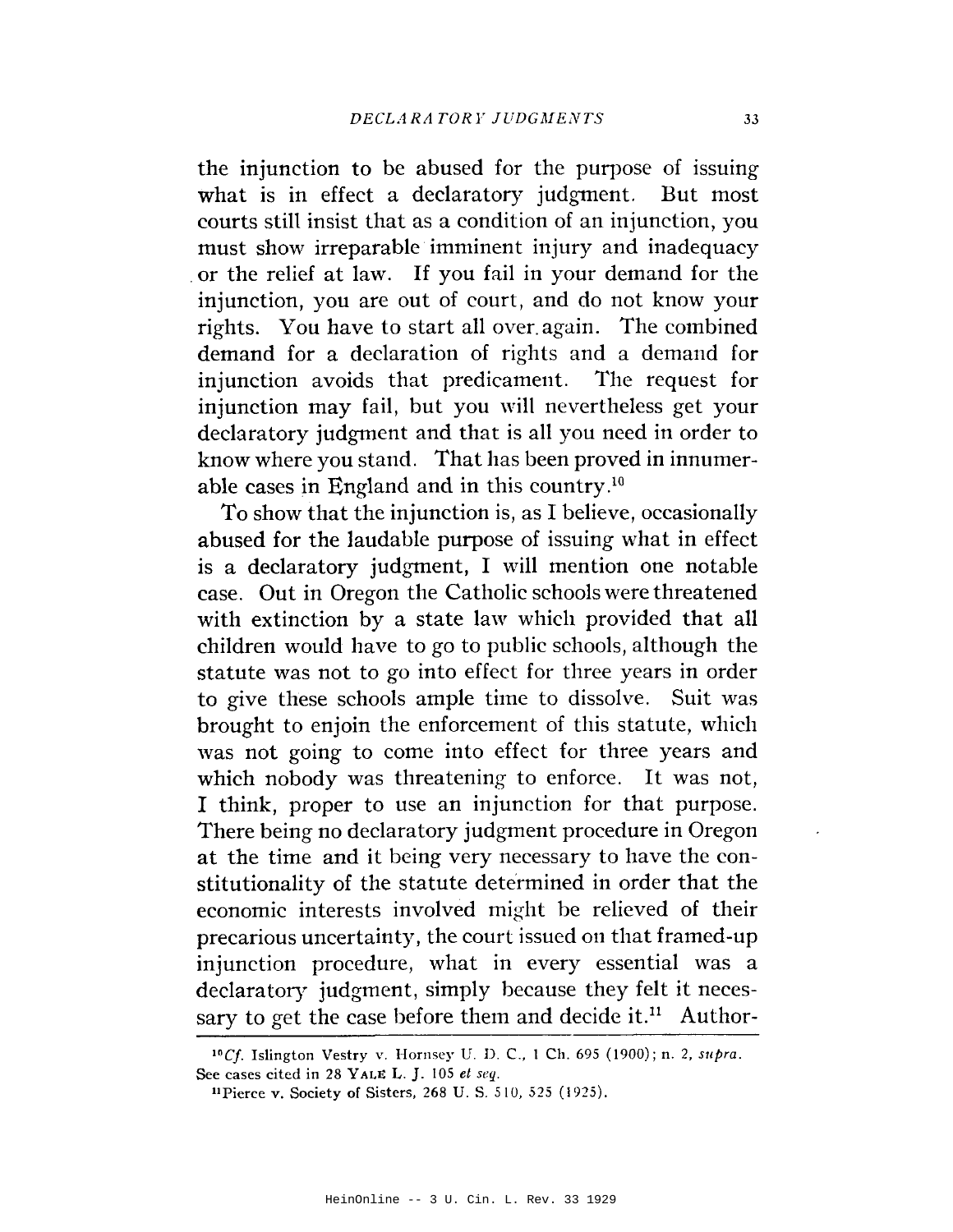ized procedure for a declaratory judgment under the Oregon statute would have rendered the circumlocution unnecessary. Not all courts will permit an injunction to be abused in that way. There is no need for such abuse if you have the alternative of a declaratory judgment procedure.

Declaratory judgments come up most frequently in connection with the construction of written instruments. In view of our long familiarity with the procedure for the construction of a will, it is apparent that this is no great innovation. It simply extends the judicial power of construction to other written instruments, contracts, mortgages, deeds, leases, partnership agreements, and agreements of all kinds. Just think how often partnerships and other associations have been disrupted by different interpretations placed on such agreements by the parties. Now it is not necessary under the declaratory judgment procedure to break such agreements to have them judicially interpreted.<sup>12</sup> The issue on the construction of such an agreement is hostile and adversary in every usual sense. A contends that the contract means this and B contends that it means that. In Ohio the agreement probably has to be broken in order to get the court to pass upon it, but it should not be necessary to break an agreement, with all the loss and disturbance involved, in order to find out what it means. As Congressman Gilbert said in debating the federal Declaratory Judgments Bill which passed the House last January and is now pending before the United States Senate: "You have the same court, the same jurisdiction, the same procedure, the same parties and the same questions. Under the present law you take a step in the dark and then turn on the light to see if you have stepped into a

<sup>12</sup>United Order of Foresters v. Miller, 178 Wis. 299, 190 N. W. 198 (1922).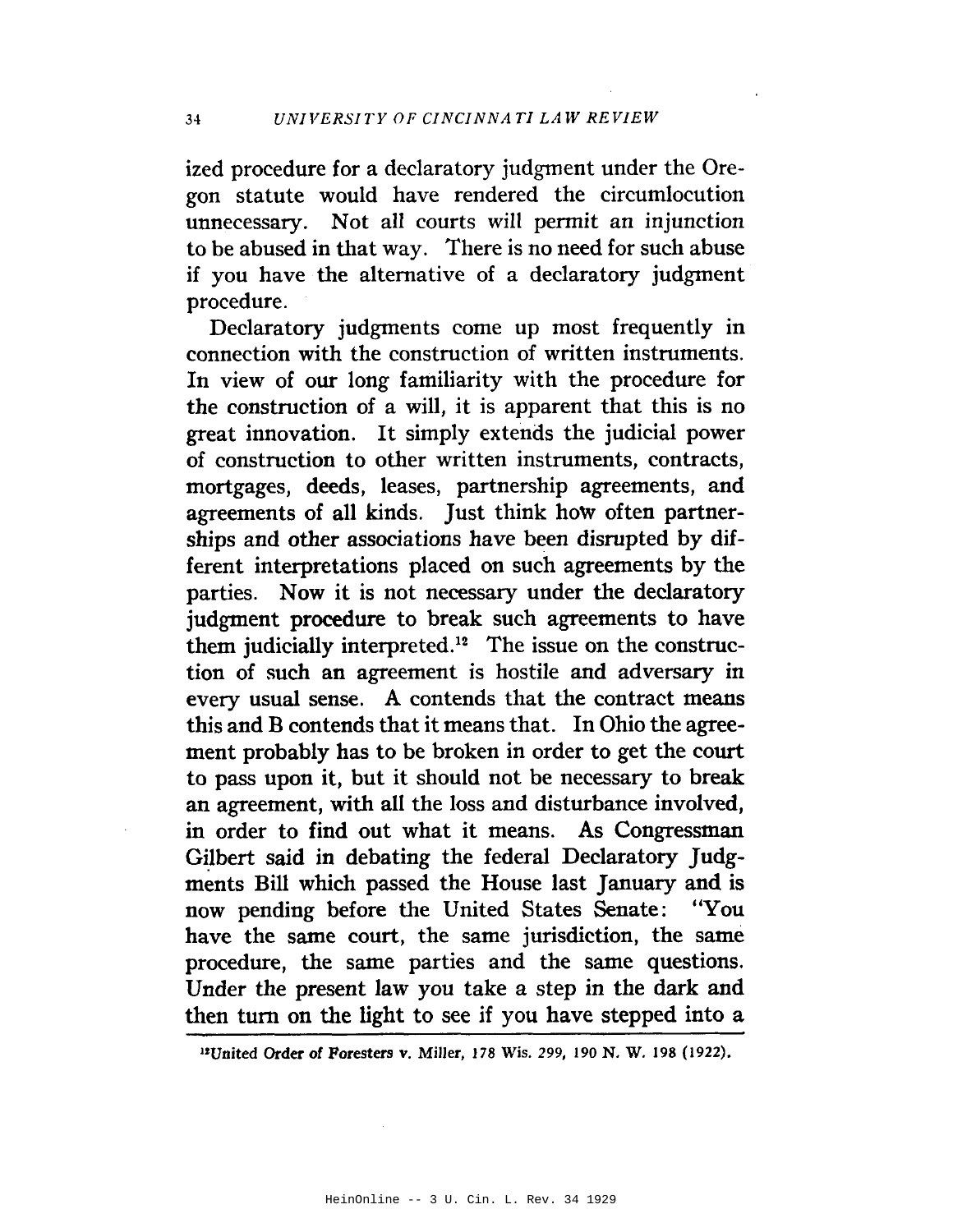hole. Under the declaratory judgment law you turn on the light and then take the step."13

I humbly submit that it represents a serious gap in our existing form of procedure not to provide for declaratory judgments. Chief Judge Cardozo of New York and Chief Justice von Moschzisker of Pennsylvania have practically gone on record to this effect in supporting the passage of the federal Declaratory Judgments Bill.

A recent Tennessee decision contains the following lucid statement:

"A declaratory judgment is essentially one of construction. It is apparent from the history of the legislation providing for this procedure as well as from the recital of the Uniform Declaratory Judgments Act, that its primal purpose is the construction of definitely stated rights, status and other legal relations, commonly expressed in writen instruments, although not confined thereto."<sup>14</sup>

Perhaps I should say a word about the history of the declaratory judgment in this country. In England it was adopted in 1883 by a simple rule of court providing that "no action or proceeding shall be open to objection on the ground that a merely declaratory judgment or order is sought thereby, and the court may make binding declarations of right whether any consequent relief is or could be claimed or not." In a declaratory judgment you merely ask for a declaration of your rights, which you must allege according to your claim in your pleadings. Of course, there must be a genuine controversy, a contested issue to be decided. It enables the parties to settle controversies arising out of contracts, for example, without first breaking them. On proof that the issue is ma-

<sup>&</sup>lt;sup>13</sup>Cong. Rec., p. 2108, Jan. 25, 1928.

<sup>&</sup>lt;sup>14</sup>Mewsum v. Interstate Realty Co., 152 Tenn. 302, 278 S. W. 56 (1925).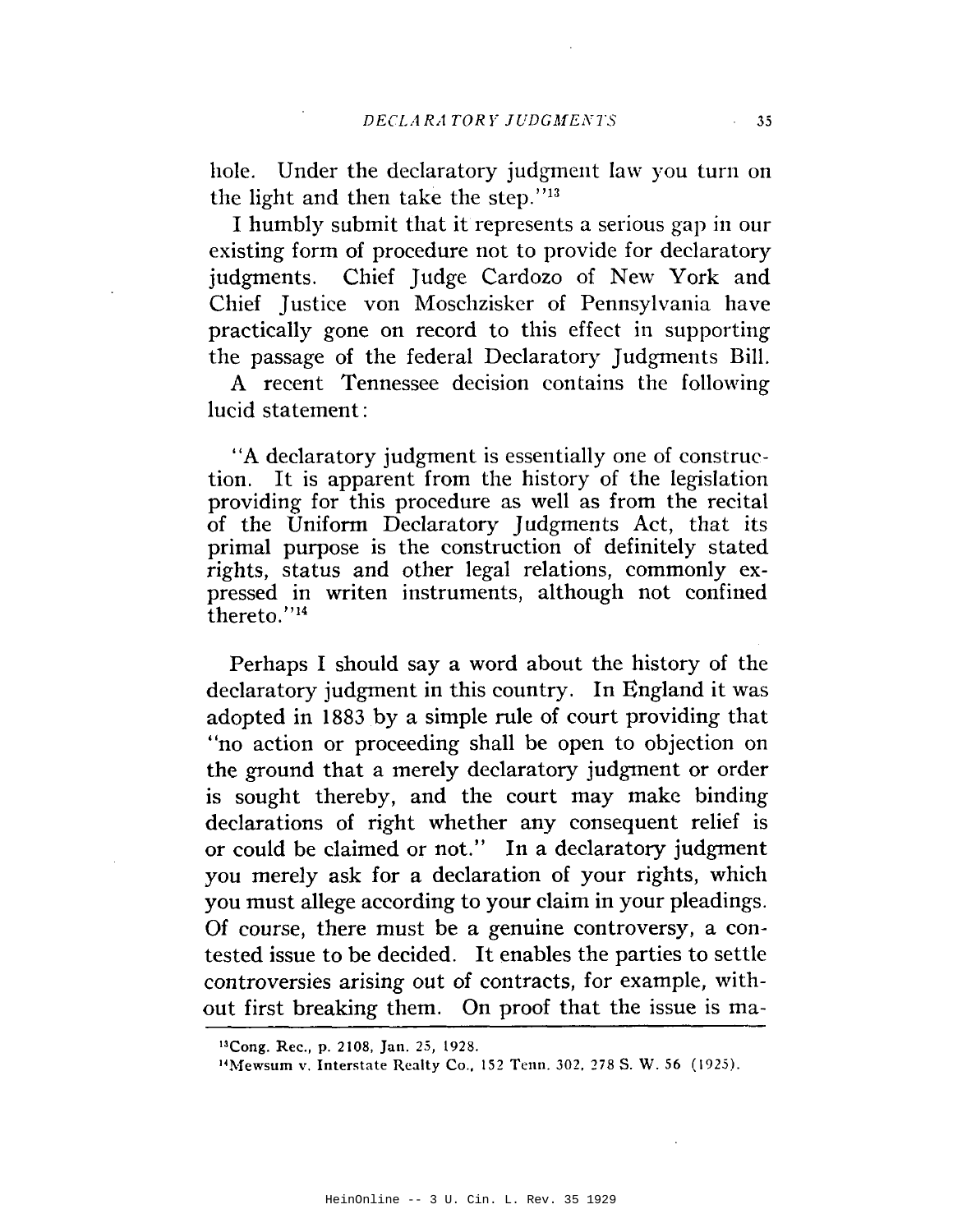terial, and that it serves a useful purpose to settle it by decision, the court can construe the contract before breach, declare the rights of the parties, and its decision is final and binding. It saves the necessity of violating a law to find out from a court what it means. Courts should not render declaratory judgments in inappropriate They have full discretion to decline to render cases. a declaratory judgment in an improper or inappropriate case, when there is no genuine controversy, no hostile issue, and when the judgment would not finally terminate the controversy or serve a definitely useful purpose.

The movement in the United States began in 1917 and 1918, and though statutes to construe wills had been known before then, general statutes along the English model were not enacted until 1919, when Michigan and Florida passed statutes authorizing their courts to render declaratory judgments. Since then twenty-three states have fallen into line. The movement was greatly stimulated by the recommendation in 1921 by the Commissioners on Uniform State Laws of the Uniform Declaratory Judgments Act. Nearly half of the twenty-three states have enacted the Uniform Act.

In Michigan the statute had an undeservedly unfortunate experience: An action for a declaration was brought there to construe a statute which provided that no person shall be employed by a public service company for more than six days a week. The employee, in apparent agreement with his employing company, asked for a declaration claiming that, under the statute, he is privileged to work seven days a week if he wants to. A labor union intervened. The question in issue did not present a controversy and the court was correct in saying that it was not a case for declaratory judgment. But the Supreme Court of Michigan went further and asserted, the declaratory judgment procedure to be unconstitu-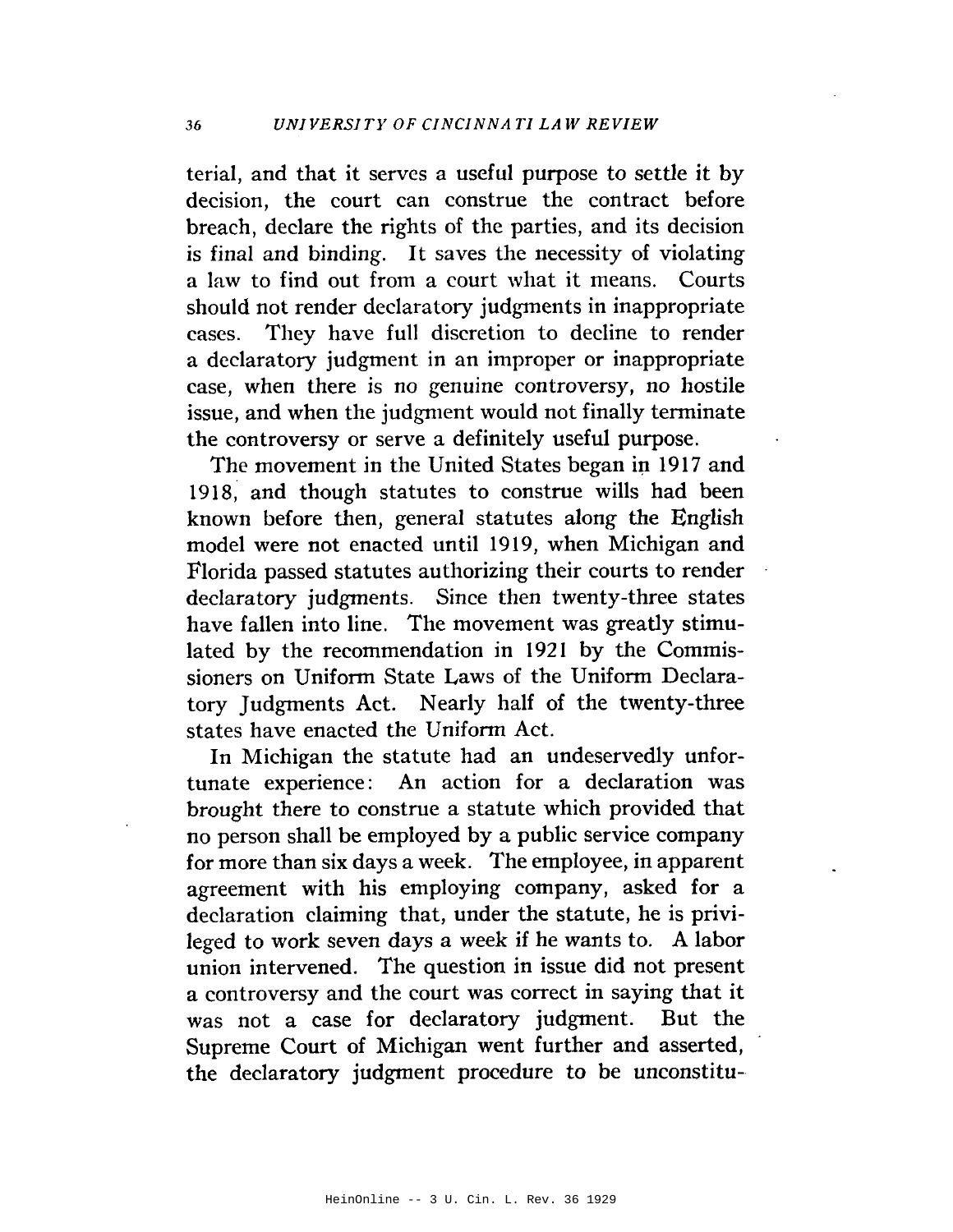They thought it required the court to render tional. advisory opinions and decide moot cases. As so often happens on issues of constitutionality, the facts of the first case are of great importance. The facts in that first case of Anway v. Grand Rapids  $R y$ .<sup>15</sup> were miserable. Courts have a natural hostility against new words and terms and the majority of the Michigan court developed a prejudice against the declaratory judgment, because they did not apparently understand it. No one should have assumed that the statute required decisions in cases that did not present actual controversies or that were moot. Decisions in later cases have made this clear. The courts of other states have pointed out the Michigan court's error, and it cannot prevail.

No other state has fallen into the mistake of the Michigan court, and the declaratory judgment procedure is now established in twenty-three of the United States. Some 250 decisions have been rendered under it. Wisconsin repealed its 1919 declaratory judgment statute in 1922 on the erroneous ground that it seemed to require decisions in moot cases, but last year Wisconsin re-enacted the Uniform Declaratory Judgments Act, so that they would appear to have repented. As already observed, the issuance of declaration is in the discretion of the court and the court should issue it only when it serves a useful purpose and terminates a genuine controversy.

I believe this short review of the declaratory judgment procedure will have convinced you that it is useful and that the states and countries that have adopted it have not been making mistakes; but, on the contrary, have helped to solve a genuine legal problem, which was universally felt, namely, how to avoid having to act at your peril, how to remove uncertainty and clouds from

<sup>&</sup>lt;sup>15</sup>211 Mich. 592, 179 N. W. 350 (1920).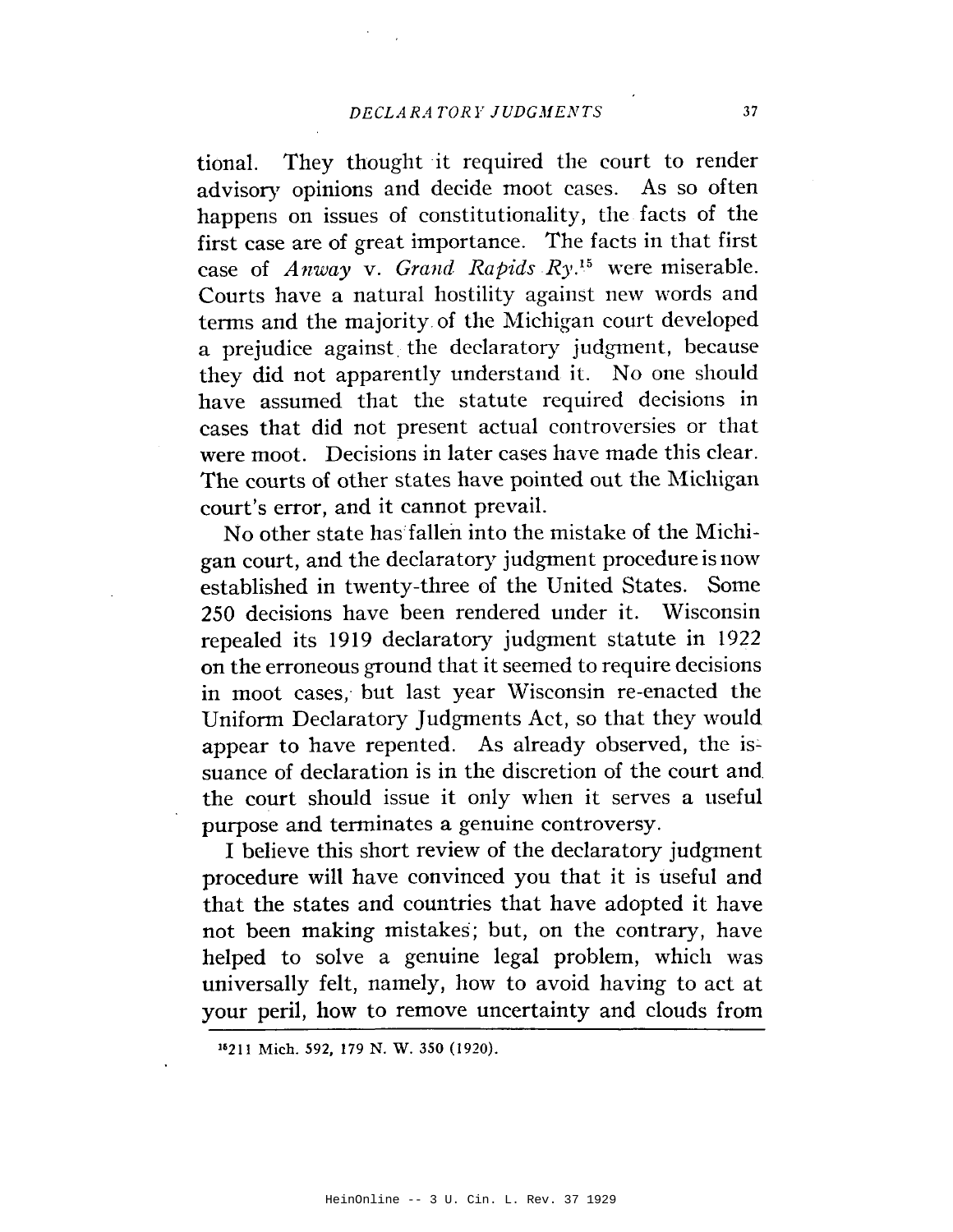legal rights when they are placed in jeopardy. It enables us to get a final judgment on our rights before we plunge rather than after.

Perhaps I should add a word on the Supreme Court of the United States. This court has not yet had a real declaratory judgment case before it and has never had such case argued, but under an action brought in the United States District Court in Kentucky under the federal Conformity Act, Judge Sanford took occasion to make some unnecessary statements.<sup>16</sup> A warehouse company undertook to ask a declaration in the state court of Kentucky that a statute which required cooperative marketing of tobacco was unconstitutional. The court rendered a declaratory judgment that the statute was constitutional.<sup>17</sup> Even under the declaratory procedure, the court can thus disappoint a petitioner. A nonresident of Kentucky then went into the federal District Court under the Conformity Act and asked for a declaration similar to that asked by his Kentucky colleagues of their state court. And the federal District Court in Kentucky stated that the federal Conformity Act could not be used for that purpose. On appeal to the United States Supreme Court, the Supreme Court affirmed the decision of the District Court of Kentucky. That was, it is believed, correct, but the court, without any special necessity therefor, went on to say that nobody was threatening to enforce the Kentucky statute; that the plaintiffs did not allege that they were contemplating doing anything forbidden by the Act; and that no relief was prayed. Evidently Judge Sanford did not think the case presented an adversary proceeding. Only under this assumption-which the real facts do not evidently

<sup>&</sup>lt;sup>14</sup>Liberty Warehouse Co. v. Grannis, 47 Sup. Ct. 282 (1927).

<sup>&</sup>lt;sup>17</sup>Jewell Tobacco Warehouse Co. v. Kemper, 206 Ky. 667, 268 S. W. 324  $(1925).$